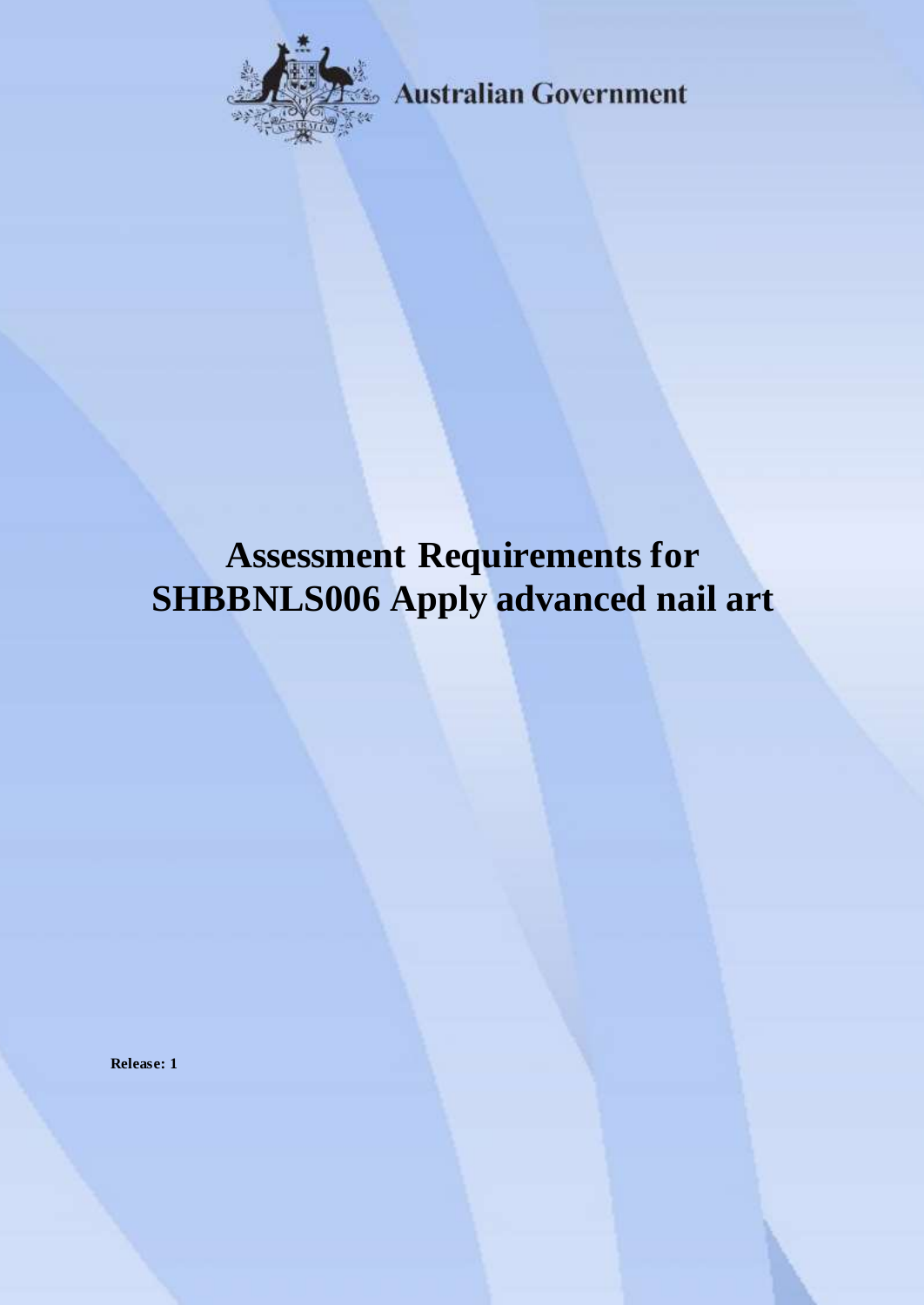## **Assessment Requirements for SHBBNLS006 Apply advanced nail art**

#### **Modification History**

Not applicable.

## **Performance Evidence**

Evidence of the ability to complete tasks outlined in elements and performance criteria of this unit in the context of the job role, and:

- communicate, follow and adjust service plans and provide five safe and appropriate quality nail services for clients that demonstrate the following advanced nail art techniques:
	- stencilling
	- free form art design
	- two or more colours
	- gel or acrylic colour design or art
	- mixed media with a minimum of four different colours
- provide advanced nail art maintenance services for three of these clients that include:
	- application of sealant
	- damaged, chipped or broken advanced nail art
	- retouch
- design and record nail art plans for each client specifying details of:
	- adverse reactions
	- after-care advice
	- areas requiring special treatment
	- client feedback
	- colours and jewellery used
	- contraindications
	- design
	- nails analysis
	- range and variety of nail art
	- tools and equipment
- present self, according to organisational policy
- comply with health and hygiene regulations and requirements.

## **Knowledge Evidence**

Demonstrated knowledge required to complete the tasks outlined in elements and performance criteria of this unit: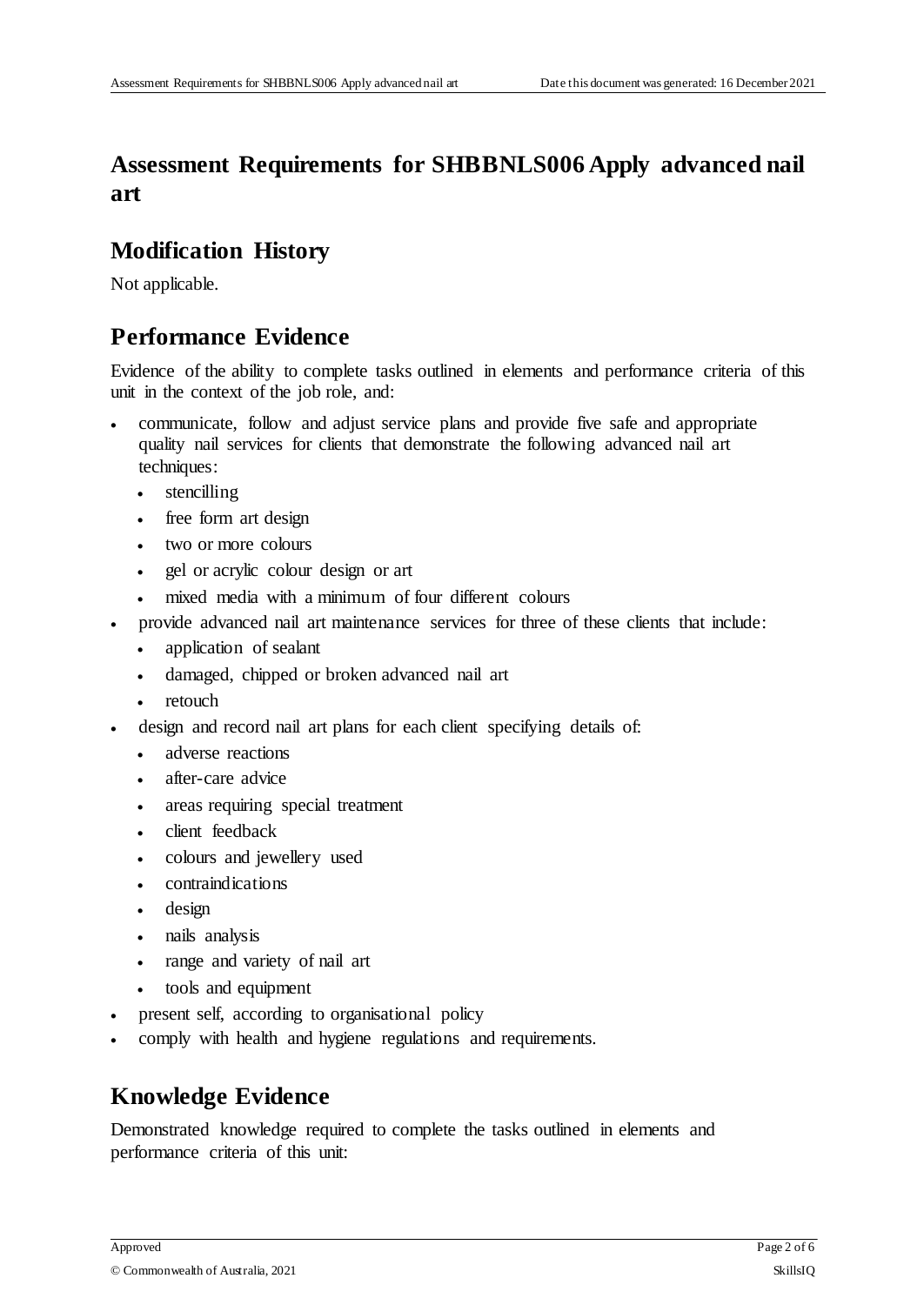- state or territory and local health and hygiene regulations and requirements relevant to nail art services
- organisational policies and procedures relevant to nail services:
	- client record management
	- dust extraction
	- equipment use and maintenance
	- incident reporting
	- linen use and laundry procedures
	- methods of venting air
	- personal hygiene and presentation
	- presentation of treatment area
	- safe use of chemicals
	- use of personal protective equipment for client and operator:
		- dust masks
		- $\cdot$  gloves
		- goggles
	- waste disposal
	- work health and safety
- scope of practice as it applies to nail art services:
	- when to refer clients to other practitioners
	- importance of not stating a diagnosis of a contraindication
- appearance and gross anatomy of skin and nails
- growth, shape, and functions of nails
- contraindications which prevent treatment or require referral to health practitioners and relationship to nail art services:
	- allergic reactions
	- bacterial, fungal, parasitic and viral infections
	- bruising or swelling around nail
	- contraindications of products used in combination or with other services
	- damaged natural nails
	- abnormal skin around nail
- appearance of skin and nail disorders and relationship to nail art services
- principles of design in relation to selection and application of advanced nail art
- basic principles of colour selections and combinations
- adverse effects of nail art products
- advanced nail art product and equipment range
- maintenance, care, and cleaning requirements for nail art tools and equipment, and service area
- safe and environmentally effective methods of venting nail chemical fumes
- data safety sheet requirements, location and use in salon
- sustainable operating procedures for the conservation of product, water and power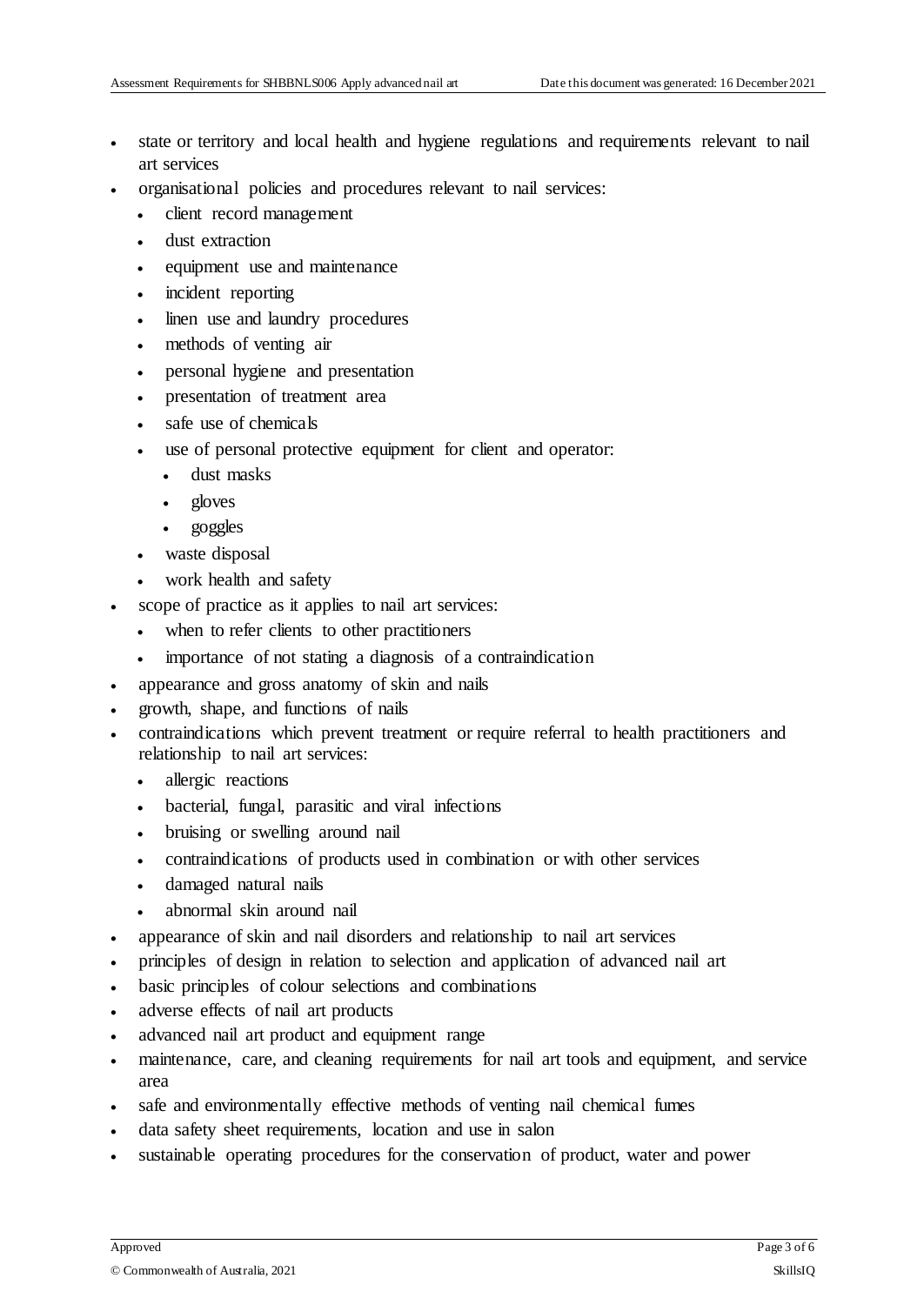aftercare advice, products and future services to maintain nail art.

#### **Assessment Conditions**

Skills must be demonstrated in a nail services environment; this can be:

- a beauty industry workplace or
- a simulated beauty workplace set up for the purpose of skills assessment, that provides services to paying members of the public.

Assessment must ensure access to:

- paying clients, both new and regular, with different advance nail art needs, who have the expectation that the services provided reflect those of a commercial business
- hand washing facilities:
	- basin
	- hot and cold running water
	- liquid soap
	- single use towels or hand dryer
- relevant workplace documentation:
	- blank client records
	- organisational policies and procedures relevant to nail services
	- manufacturer instructions and safety data sheets.

Assessment must ensure use of:

- acrylic nail equipment:
	- acrylic clippers
	- brushes for application of artificial nails and primer
	- buffers
	- dappen dishes
	- sculpting forms
	- tip cutters
- acrylic products from comprehensive professional range that include:
	- primers
	- acrylic nail remover
	- dehydrator
	- acrylic adhesive
	- monomers
	- polymers
	- various styles of tips
- cleaning and disinfection products and equipment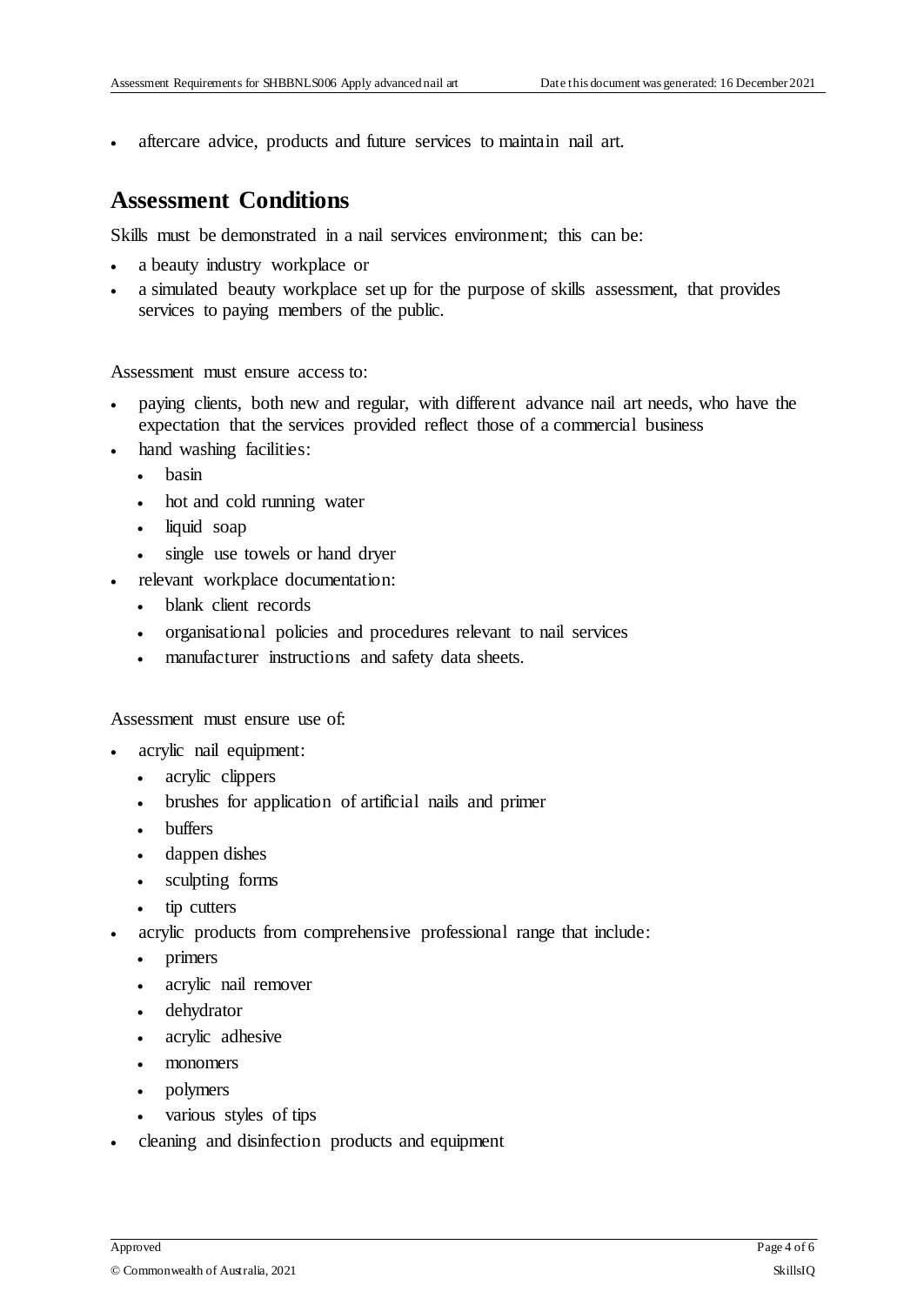- client chairs
- exhaust system for chemical fumes and dust extraction
- gel nail equipment:
	- brushes for application of gel
	- curing lights
	- sculpting forms
- gel products from comprehensive professional range:
	- coloured gel
	- dehydrator
	- gel cleanser
	- multilayer UV gels or base-build top
	- nail adhesive
	- primer
	- UV and non-UV gel products
	- various styles of tips
- hand and nail sanitiser
- manicure table with table lamp and mats
- nail art equipment:
	- curved scissors
	- cuticle pushers
	- dotter
	- electric file or hand file
	- nail files
	- marbiliser
	- nail art brushes
	- nail clippers
	- tweezers
- nail art products from comprehensive professional range:
	- adhesive
	- decals
	- foils
	- glitters
	- polishes
	- diamantes
	- studs
	- charms
	- rhinestones
	- stripping tape
- operator chairs
- personal protective equipment that includes: